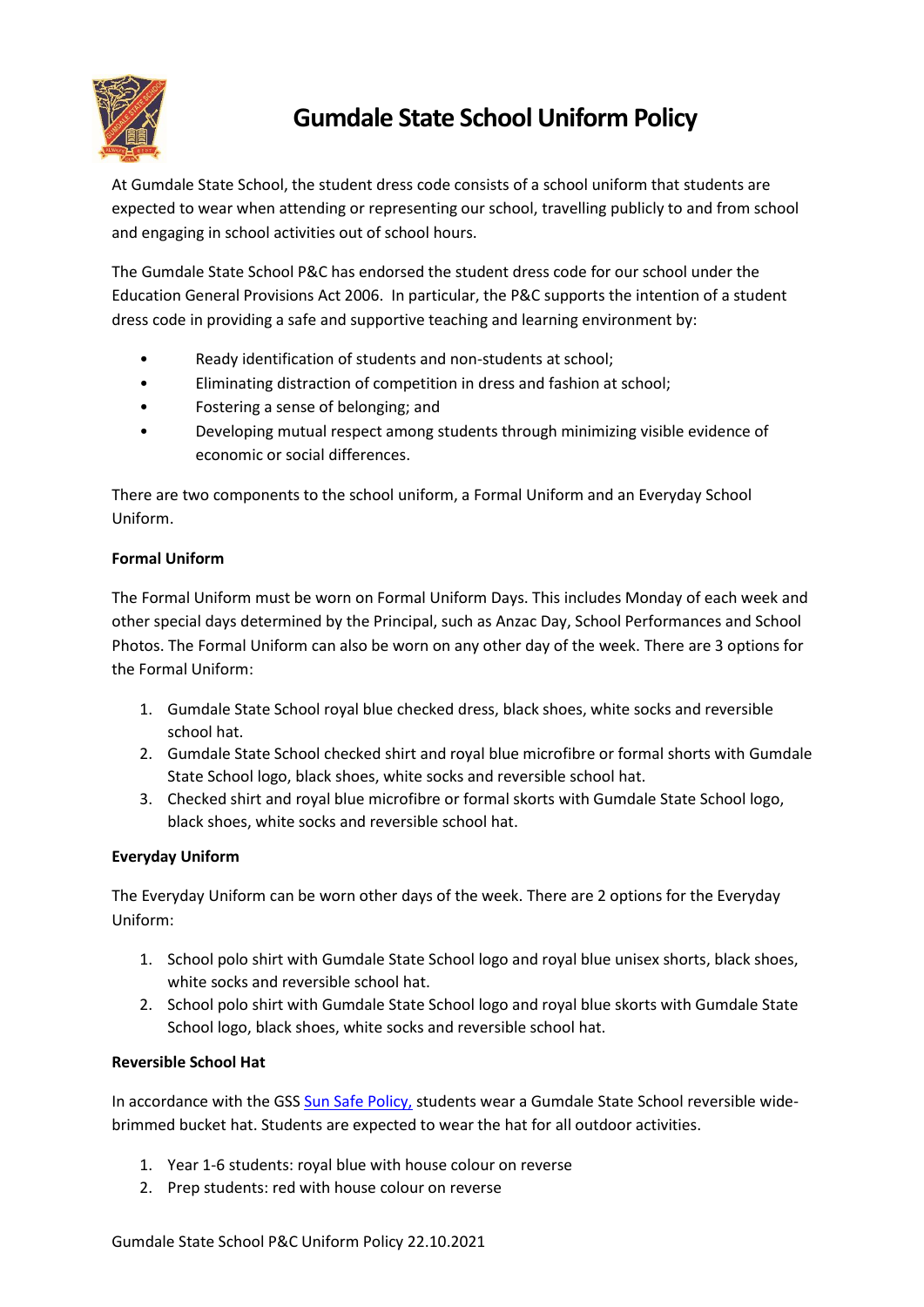## **Shoes**

Suitable enclosed footwear colour is black with white socks. See below for appropriate shoe styles.



### **Winter Uniform**

The Winter Uniform can be worn in addition to the other uniforms. This can include:

- 1. Royal Blue with red stripes fleece Jacket with Gumdale State School logo.
- 2. Royal Blue micro fibre jacket with Gumdale State School logo.
- 3. Royal Blue hooded fleece jacket with Gumdale State School logo.
- 4. Royal Blue fleece jacket with Red Gumdale State School logo.
- 5. Royal Blue microfibre or fleece trackpants can be worn with the Gumdale State School polo or checked formal shirt.
- 6. Navy stockings can be worn with the Gumdale State School royal blue checked dress.

# **Uniform for Year 6 Students**

Year 6 students may purchase a Senior Shirt designed by the cohort and wear it with the Everyday Uniform options, except on Formal Uniform days. Options are:

- 1. Senior Shirt with the royal blue unisex shorts, black shoes, white socks and reversible school hat.
- **2.** Senior Shirt with the royal blue unisex skorts, black shoes, white socks and reversible school hat.

## **Physical Education Programs**

On P.E. lesson days, students should wear the Everyday Uniform with the reversible school hat.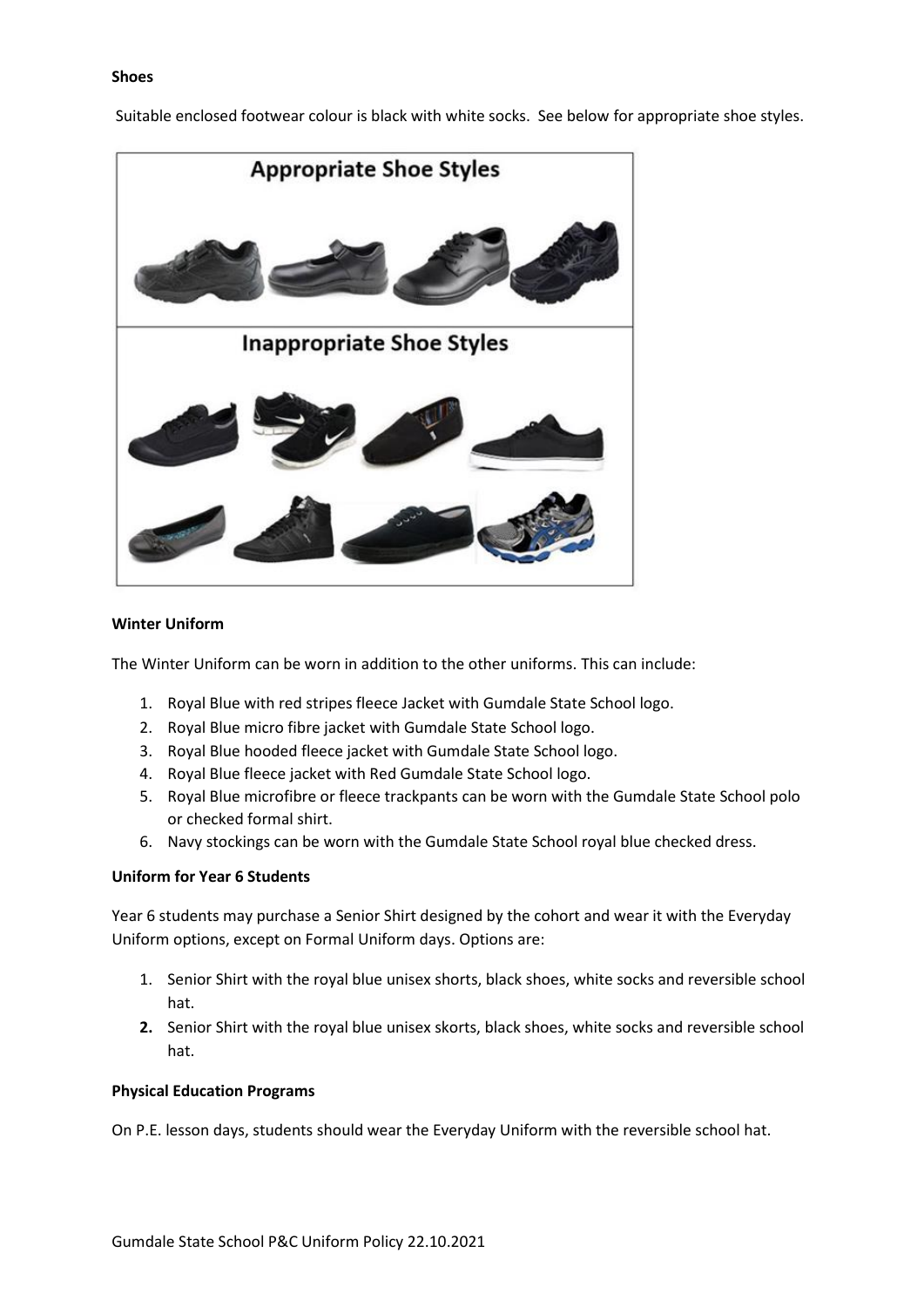# **Sports Carnival**

On Gumdale Sports Carnival days, students may wear the Everyday Uniform with white socks and sports shoes, or a plain T shirt representing the house colour with royal blue unisex shorts or skorts with Gumdale State School logo, white socks and sports shoes. The reversible school hat is to be worn with house colour showing. The House Colours are:

- 1. Yarun/Bribie PURPLE
- 2. K'gari/Fraser AQUA BLUE
- 3. Mulgumpin/Moreton GREEN
- 4. Minjerribah/Stradbroke MAROON

## **Interschool Sport**

When representing Gumdale State School for interschool sport events and for Year 4-6 Friday sports, students must wear the Everyday Uniform, white socks, sports shoes and the reversible school hat.

#### **Swimming Lessons and Swimming Carnivals**

- 1. Students must wear sun-safe rash shirts.
- 2. Girls must wear a full piece costume. Bikinis are not acceptable.
- 3. Boys may wear board shorts or speedo type bottoms.

## **Band and Choir Uniform**

Students participating in formal band performances are expected to wear the Formal Uniform including black school shoes and white socks.

#### **Hair and Jewellery**

- 1. Hair is to be kept tidy and of natural colour, with a conservative cut.
- 2. Long hair is to be tied up and kept out of the eyes. Acceptable hair accessories are bands, ribbons, scrunchies and clips in either red or royal blue.
- 3. Acceptable items:
	- Stud and sleeper earrings in gold/silver
	- Watches
	- Medical alert tag
	- School badges
- 4. Non-acceptable items:
	- Finger nail polish
	- Acrylic nails
	- Make-up
	- Dyed hair
	- Body piercings
	- Tattoos
- 5. Students may wear sunglasses to school in keeping with sun safe practices.